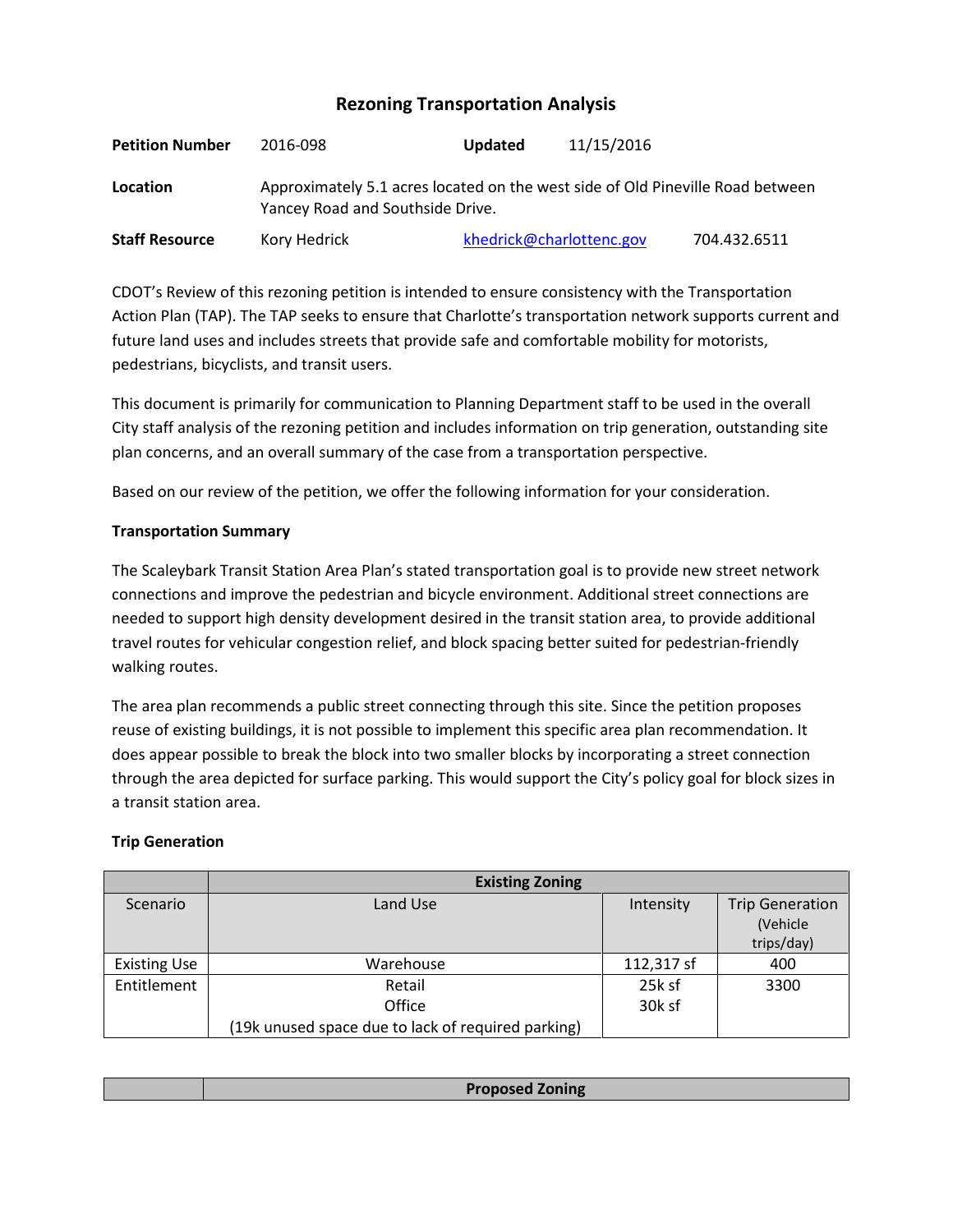| Site Plan  | Land Use | Intensity | <b>Trip Generation</b> |
|------------|----------|-----------|------------------------|
| Date       |          |           | (Vehicle)              |
|            |          |           | trips/day)             |
| 04/25/2016 | Retail   | 74,877 sf | 5630                   |

## **Curbline**

The proposed zoning district has a setback measured from an existing or proposed future curbline. The location of the future curbline is TBD (to be determined prior to public hearing and after TIS is reviewed). The TIS has not been submitted. Therefor CDOT is unable to determine the exact location of the future curb.

## **Resolved Issues**

N/A

# **Outstanding Issues**

1. The petitioner should revise the site plan to incorporate a future street alignment section that mimics the intent of the future street alignment between Ole Pineville Road and Dewitt Lane as shown in the Scaleybark Transit Station Area Plan (snapshot below). Per this area plan, street connections in the transit station area are the highest priority as these connections are needed to support high density development and to provide additional travel routes to relieve vehicular congestion and provide additional pedestrian friendly walking routes. CDOT can work with the petitioner find an alignment that fulfills the intent of the area plan alignment without affecting the existing buildings that the petitioner shows as existing to remain/reuse.